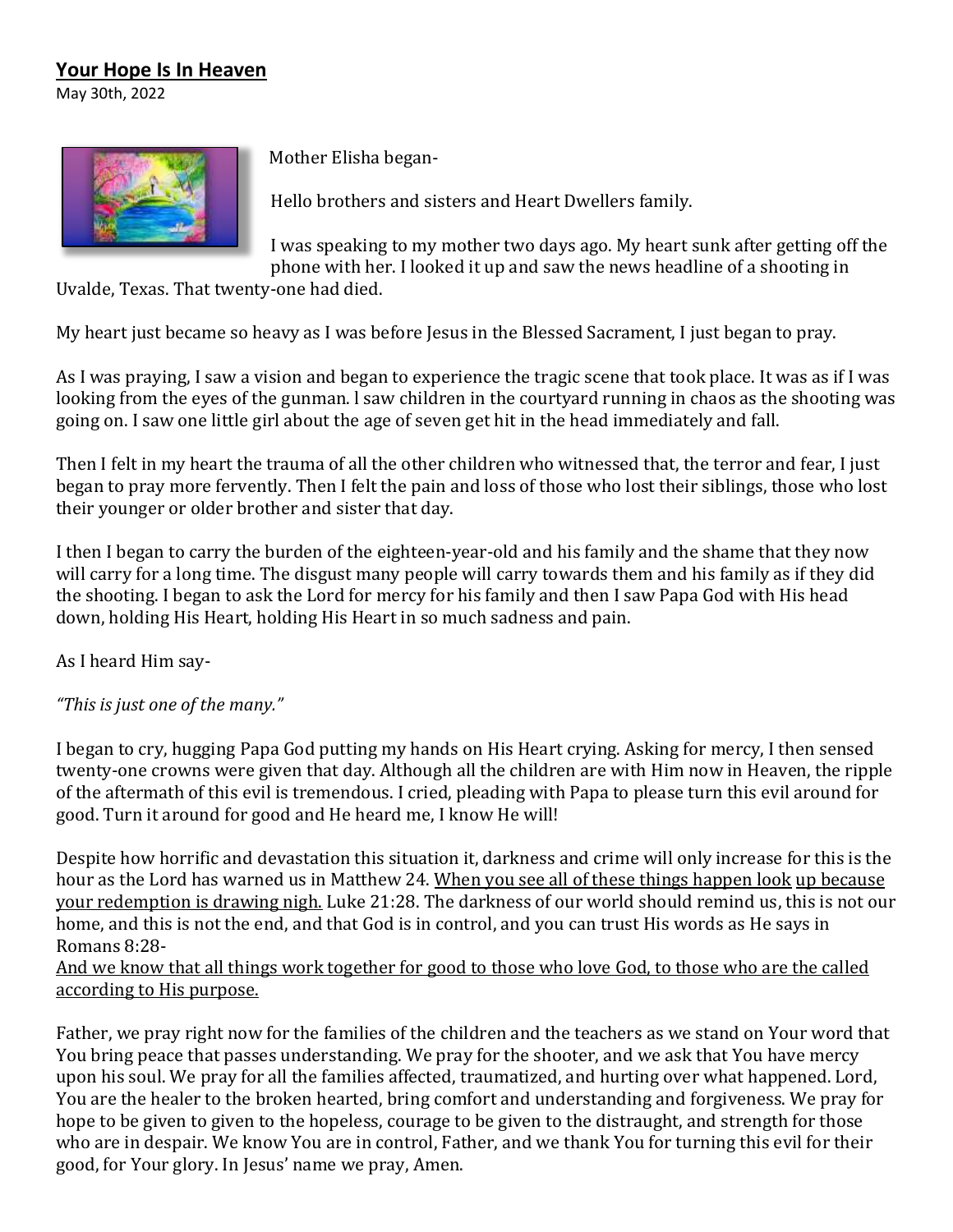Mother Clare began-

Lord, You allowed Yourself to be crucified because of the hope that brought You joy of having us all in Heaven for eternity. Please help us to keep our eyes on You and Your reward, a place You have prepared just for us. Amen.

So, He began, the Lord was- with a little conversation, a little exchange- One of the members of the community came to me with a concern and I really needed to pay attention to it. And the Lord addressed that, immediately. He said,

*"I sent you My angel to remind you that I am taking care of you."*

The Lord continued, *"Do only the things that I ask or approve of, and you will stay in My will. And yes, you are truly a Jewish mother. Just moderate everything, seeking My permission."*

Jesus, will You please solve the number five mystery?

And I heard, *"When you seek Me with all your heart, yes, I will."*

Oh, boy. So, I said, okay, I get it.

And He quipped, *"Thank God!"*

And I said, Thank You, Lord. He was smiling, so, moving on. He said,

*"What is coming is a time of unsurpassed travail. This goes for everyone, not just you and the community. This is the time I spoke of in Matthew 24, and all would be well advised to prepare your hearts to cleave to Me, no matter what. Understand that I am in control of asteroids, plasma, and all forms of energy waves. Nothing can occur without My consent, and I am still dealing with the people sound asleep in their comforts. There has to be some shock value to jar them out of their decades- long complacency.* 

*Even those who know what is written about for this time, even they are still focused on their comforts and making money and living the good life. There is only one thing that is good, and that is your relationship with Me. All the rest is a mirage, and to break this perception, I must take extraordinary steps."*

Lord, I know they want to hear more good things than bad, could we be a little more positive?

Boy! The temerity of that woman asking to 'be more positive'!

He said, *"I wish I could oblige you, but I must speak the truth and prepare everyone so that when these things do happen, you will know I already told you about them and that indeed I am in control. My People, play dwelling music and come dance with Me. I long to give you relief from this dying world, but you must make the space in your lives for Me to spend substantial amounts of time with you. Give Me the time, and I will give you the peace. Do not wait until things start happening, rather, come to Me before they do, and allow Me to prepare a place of faith in your hearts that will withstand any onslaught.* 

*I need you to be prepared because I need you to minister faith and love to others in the midst of tragedy as well as chaotic and insecure times. People are going to be very ripe for conversion, although you will also encounter those who are bitter and combative. Leave them alone and pray for them. Concentrate on those who hunger for truth and are not trying to protect their rights to sin or contradict Scripture, or the fact that*